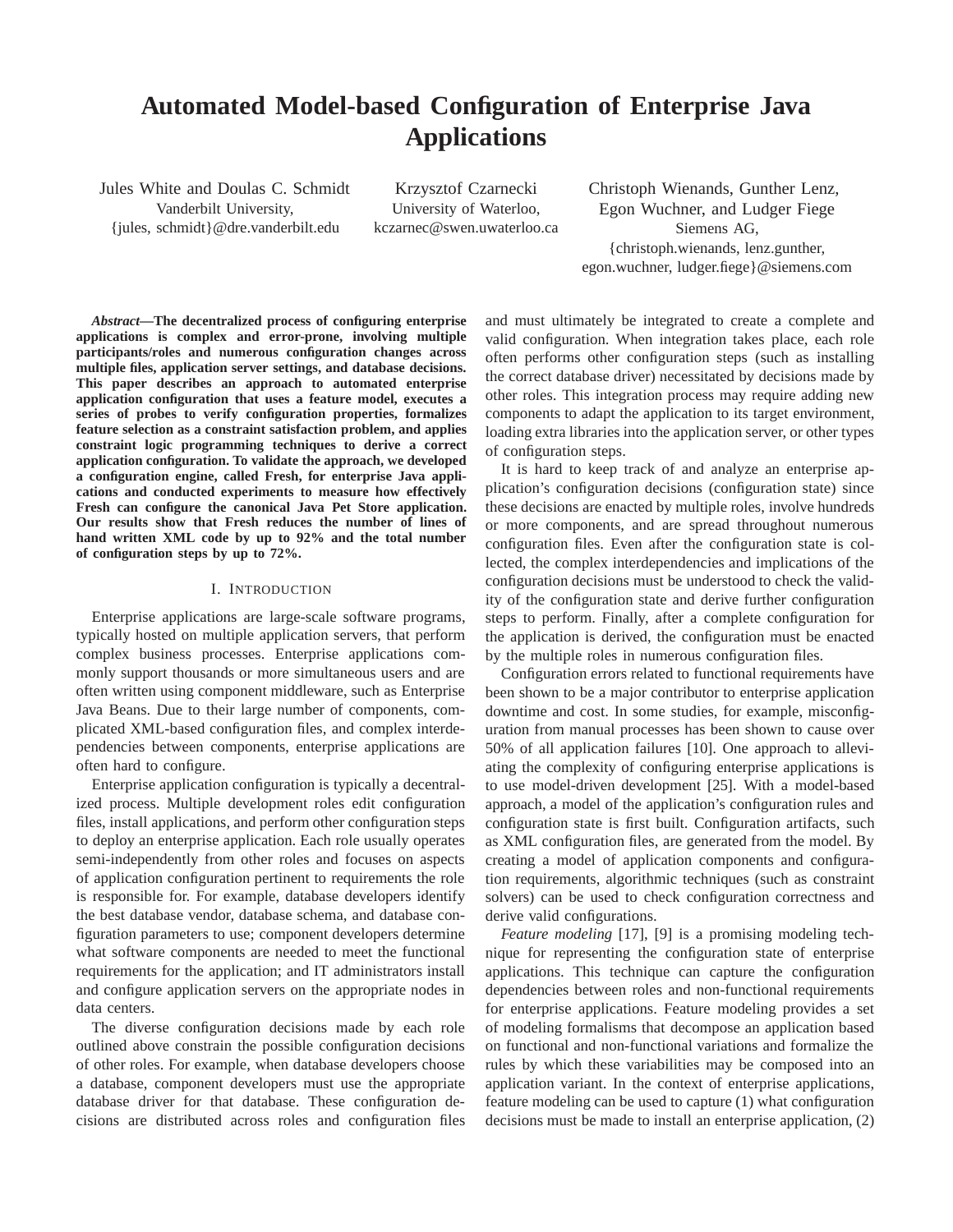

Fig. 1: Feature Model of the Features Related to the J2EE Pet Store's Data Tier

what roles are responsible for what configuration steps (by having a separate feature model per role), (3) how each role's configuration steps affect other roles, and (4) how the target infrastructure and requirements limit the valid configuration possibilities.

To configure an application with a feature model, development team members (such as component developers, database developers, etc.) first identify a *feature selection*, which is a group of desired functional capabilities that constitute a complete configuration of an application and adhere to the constraints specified in the feature model. These participants must then determine what configuration actions, such as adding component IDs to application XML descriptors or installing a specific database, are required to enable and/or implement the functionality specified in the feature set. What we term *feature selection* is also often called *product configuration* [19]. To avoid confusion, we use the term *application configuration* to denote editing XML files, installing application servers, and other configuration related actions. Likewise, we define *feature selection* as the process of determining a valid set of configuration parameters (*i.e.*, filling in variabilities) with respect to a feature model's constraints.

The challenge with using existing model-based approaches, including feature models, for enterprise application configuration is that they often require a single large monolithic model of the system [8], [14], [3], [22], [23], [11]. Enterprise configuration decisions are often spread across multiple files, developers, and hosts, however, so it is time consuming to build and maintain accurate feature models. Moreover, the decentralization of enterprise application configuration decisions makes it easy for monolithic models to drift out of sync with the actual configuration state.

Some approaches advocate the use of multiple models [7], [4] that contain references to each other. This multi-model organization better mirrors the decentralized structure of enterprise application configuration and improves developer concurrency. The multi-model approach, however, requires that each role manually specify how changes to other roles' models affect elements in its own model. Manually specifying these effects is thus tedious and error-prone, as shown in Section II-C.

This paper describes how we created and applied an automated application configuration tool called *Fresh* to configure enterprise Java applications. Our Fresh approach uses a novel probe-based synchronization technique to allow each role to use its own feature model, while also not requiring manual cross-model effect specification and synchronization. Each probe is executable Java code that tests a property of the target environment (such as what libraries have been installed) and updates a role's feature model according to the results of the test (such as disabling or enabling a corresponding feature). As each role changes its feature selection and enacts changes on the application or target environment, Fresh probes translate the changes into feature modifications in any affected models. Roles synchronize models by describing how they affect and are affected by code and configuration changes to the application and target environment.

Fresh combines its multi-model approach with a constraint solver to reduce the complexity of enterprise application configuration. The key contribution of this paper is showing how Fresh simplifies enterprise application configuration by:

- 1) Automatically collecting the application's distributed configuration state with probes, *e.g.* determine the database installed, etc.
- 2) Phrasing the completion of the application's feature selection as a constraint satisfaction problem.
- 3) Deriving any remaining required features by solving the constraint satisfaction problem with a constraint solver, *e.g.* if a database driver is not installed determine which one is needed.
- 4) Rewriting the application's configuration files to include any new required features *e.g.*, add the database driver to the application configuration.

The remainder of the paper is organized as follows: Section II describes key challenges of configuring enterprise Java applications; Section III describes how Fresh frames the identification of valid configurations of enterprise Java applications as a constraint satisfaction problem and applies a constraint logic programming solver to automate and simplify application configuration; Section IV analyzes the results from experiments that quantify the reduction in configuration complexity gained by applying Fresh to configuring the Java Pet Store application; Section V compares Fresh with related research; and Section VI presents concluding remarks.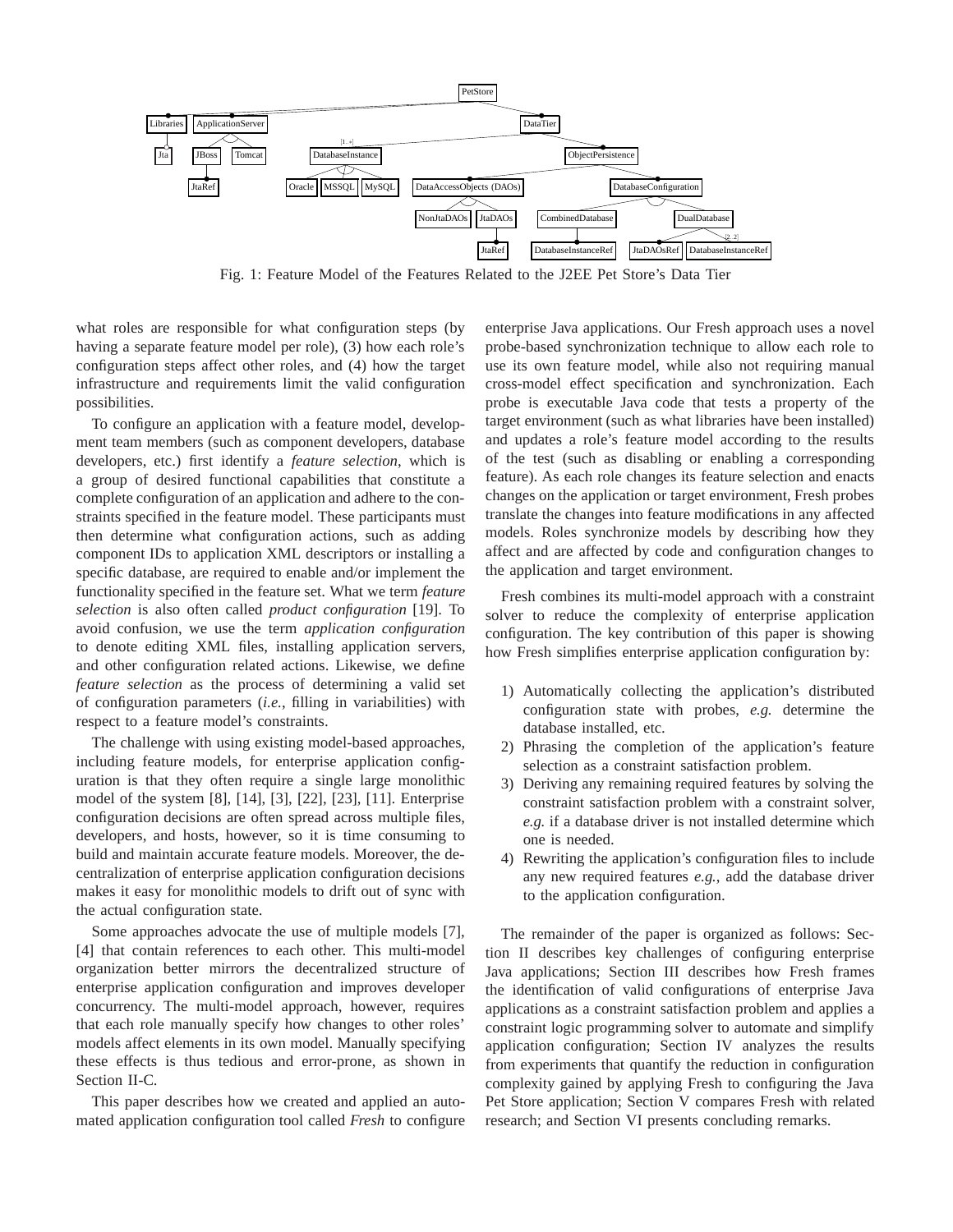# II. CHALLENGES OF ENTERPRISE JAVA APPLICATION FEATURE SELECTION

This section first explores the various roles involved in configuring an enterprise Java application. It next examines the complex constraints and dependencies exposed by these roles. It then summarizes the challenges of deriving a configuration that integrates the configuration decisions of all of the roles and adheres to the application's functional and non-functional configuration constraints.

# *A. Example Enterprise Java Application: Pet Store*

As a reference architecture of an enterprise Java application, we use the J2EE Pet Store application [2], which provides an example e-commerce site that allows customers to search for and purchase pets over the Internet. Pet Store was developed originally to showcase the benefits of J2EE technologies. Since its original release, nearly every major J2EE application server has included a refactored version of Pet Store as an example application. Microsoft has also reimplemented Pet Store (called Pet Shop) in .NET to highlight the differences between J2EE and .NET.

Since Pet Store is widely known and demonstrates the features of enterprise Java, we use it in this paper to show the configuration challenges of enterprise Java applications. To show the application's numerous points of variability we built a feature model of the Pet Store bundled with the Java Spring framework [16], which allows developers to create highlymodular and configurable enterprise Java applications. In particular, Spring uses (1) the factory pattern [13] to instantiate and interconnect enterprise Java components (beans) and (2) Java reflection to shield application components from details of the configuration process. At launch, a factory is created and initialized using one or more XML configuration files, which determine what components it constructs and how they are wired together. In the process of constructing objects, the factory may associate crosscutting aspect advice with them, generate dynamic proxies to perform remote invocations, load objects into a naming service, or perform numerous other complex application configuration tasks.

We bounded the scope of the feature model presented in this paper to a group of features related to the data tier of Pet Store. For example, in the feature model shown in Figure 1, the Pet Store can use either a *CombinedDatabase* setup, where both order and product data is stored in the same database, or a *DualDatabase* setup where product and order data are stored in separate databases. Depending on which setup is chosen, the Pet Store's application configuration files must be changed to include the appropriate Data Access Objects (DAOs). If a DualDatabase setup is used, developers alter the Pet Store configuration files to instruct Spring to instantiate and use the *JtaDAOs* and wire them into the application.

# *B. Challenges Produced by a Decentralized Configuration Process*

For Pet Store—as with the majority of enterprise Java applications—the participants involved in feature selection

can be divided into six roles [21]: enterprise bean (component) developer, web developer, client application developer, database developer, application assembler, and IT administrator (*e.g.*, application deployer and administrator). The numerous roles involved—and the complexity of the configuration constraints—thus make Enterprise Java applications prone to common configuration problems. Ideally, these errors should be identified when an application fails to load into its container properly. Often, however, these errors reflect subtle inconsistencies, such as incorrect file permissions, that may be overlooked and could lead to problems, such as security breaches.

Below we describe four major types of configuration challenges produced by the complexity of configuring an enterprise Java application that motivated our work on Fresh, as described in Section III.

*a) Challenge 1: Feature selection complexity:* The component dependencies or non-functional requirements are not adhered to when a feature set is selected because the large number of constraints, features, and roles involved makes it hard to derive a correct configuration. For example, the Spring Pet Store offers the ability to use a single or dual database setup and either plain Data Access Objects (DAOs) or Java Transaction API (JTA) enabled DAOs. As shown in Figure 2, if database developers choose to use the dual database setup then component developers must support transactions across multiple databases. This decision requires the use of JTA-



Fig. 2: Data Tier Feature Selection Forces and Their Effect on Various Roles

enabled DAOs, which prevents the Pet Store from running in a standard J2EE web container, such as Tomcat [5]. IT administrators must therefore either use a full-blown J2EE Application Server, such as JBoss [12], or configure the web container with additional components to support JTA. In this case, a decision made by database developers ripples through the functional composition decisions made by other roles. In general it is hard to take these complex dependencies and constraints across roles into account and derive a correct configuration.

*b) Challenge 2: Incorrect feature selection implementation:* After a feature set is selected, multiple configuration files must be edited and various actions (such as starting processes and adding message queues) taken by the roles to enable the desired features. For example, a non-functional variant can be produced if IT administrators do not edit application server XML configuration files properly to load the correct libraries or do not completely understand the requirements or implications of feature selection decisions. The non-functional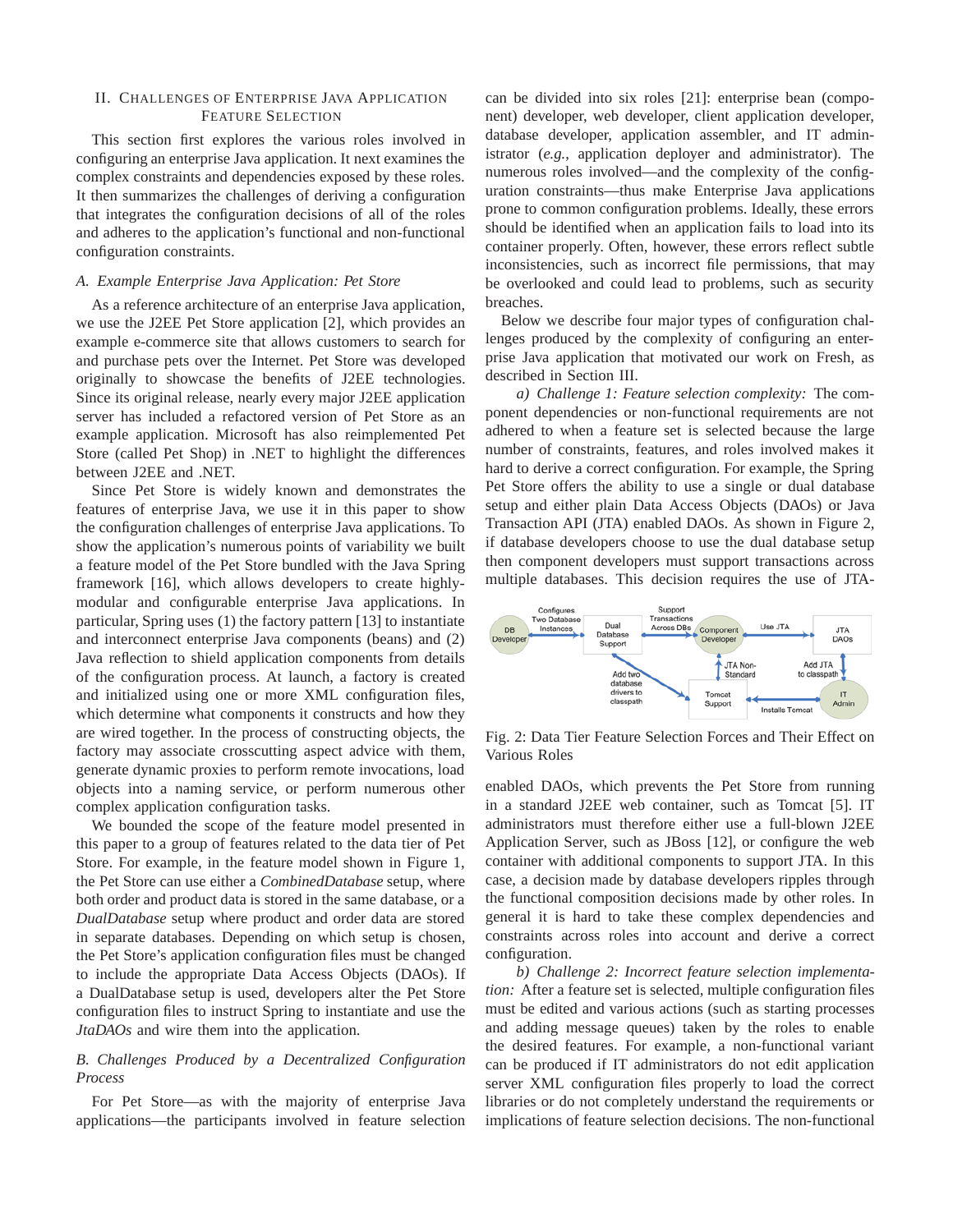variant may fail to load properly into its container or load correctly but function incorrectly. As shown in Figure 3, to enable transaction support across databases with JTA, requires the coordination of multiple roles and configuration files.



Fig. 3: Configuration Dependencies between Features and Roles for Data Tier Configuration

*c) Challenge 3: Human mis-communication:* Often, one or more roles misunderstand decisions made by other roles. Costly and hard to identify misunderstandings can involve environmental properties, such as application server platform and file permissions. For example, Pet Store provides both generic DAOs, which use only standard SQL mechanisms, and DAOs for Oracle and MSSQL, which use vendor-specific interfaces. The standard SQL DAOs will load properly into the Pet Store without errors regardless of the database vendor. The Oracle SequenceDAO, however, uses an Oracle-specific thread-safe sequence and may encounter runtime exceptions.

Failing to use the Oracle SequenceDAO with an Oracle database will not prevent the application from launching, but could potentially cause thread-safety problems. Thread safety problems are hard to diagnose Component developers may believe (incorrectly) that the application uses an MSSQL database instead of an Oracle database, thus causing a configuration problem that is dangerous *and* hard to identify. The mistake will therefore likely be identified only after incurring damage, such as data corruption.

Information may fail to flow across roles because participants do not understand which decisions impact other roles. In Figure 3, each role needs to understand where its realm of responsibility overlaps another role's realm of responsibility. In Pet Store, for example, IT administrators can enact decisions on the target infrastructure, such as selecting the component container that will be used. Component developers, however, may not have access to the target infrastructure or may be located in a separate office and thus may not be aware that IT administrators selected a specific container.

#### *C. Limitations with Conventional Configuration Approaches*

Various approaches [7], [4], [14], [3], [22], [23], [11] have been presented for configuring component applications using feature models and related mechanisms. Below we describe four types of limitations with current approaches that motivated our work on Fresh, as described in Section III.

*Problem 1: Single model approaches*. Conventional configuration approaches advocate the use of a single monolithic model [3], [22], [23], [11], where all configuration decisions are made in a single large model. Enterprise Java development involves multiple participants, which makes it hard to synchronize a single large model. The tight-coupling between roles also limits developer concurrency and does not integrate well with common development practices, such as eXtreme Programming, that focus on source code.

A further complication of tightly-coupled, single-model approaches are that they capture relevant information for each role's viewpoint in a single model. It is hard to capture all the information required for each viewpoint in an intuitive and usable manner. Moreover, a monolithic model potentially exposes participants from each role to irrelevant details from other roles. Even though different types of filtering mechanisms can be applied to limit what each viewpoint sees, developing these mechanisms is complicated since the complexity of the model may make it hard to predict which details are or are not relevant. Section III describes how Fresh uses a loosely coupled multi-model strategy to avoid the problems associated with a single model.

*Problem 2: Manual synchronization and mapping of elements across models*. Some approaches allow each role to use its own model, but require that any decisions made by a role that affect other roles be mapped manually to those roles' models [7], [4]. Most approaches, however, do not prescribe how the accuracy of these mappings is ensured or maintained. Mapping elements, such as features, across roles is problematic because it is hard for each role to anticipate which of its decisions will affect another role, what role it will affect, and how the effect will manifest in the other role's model. These dependencies between the decisions of different roles can only be enforced if they are expressed as mappings between models, which can be unwieldy in large organizations.

For example, it may be difficult to precisely map changes from one feature model to changes in another feature model. Even if each role can identify which decisions affect other roles, the effect of selecting a feature in one role's feature model must be evaluated from the viewpoint(s) of the other roles. Relating the effects of a role's feature selections to the features of other roles means that roles must relate features and decisions across viewpoints that they are not familiar with, which is tedious and error-prone. Section III-C describes how Fresh addresses this problem.

*Problem 3: Not all necessary variabilities/decisions are captured in a model*. Conventional approaches assume all decisions that are relevant to the configuration of an application are captured in the feature model [7], [4], [14], [3], [22], [23], [11], though they do not prescribe how this is accomplished. Documenting all decisions and variabilities is hard. In some cases, a role may not deem a variability important enough to its viewpoint to include it in the model. Another viewpoint, however, may be affected by this undocumented variability. The complexity of the model and the distinct separation of the roles' viewpoints makes it hard for each role to understand if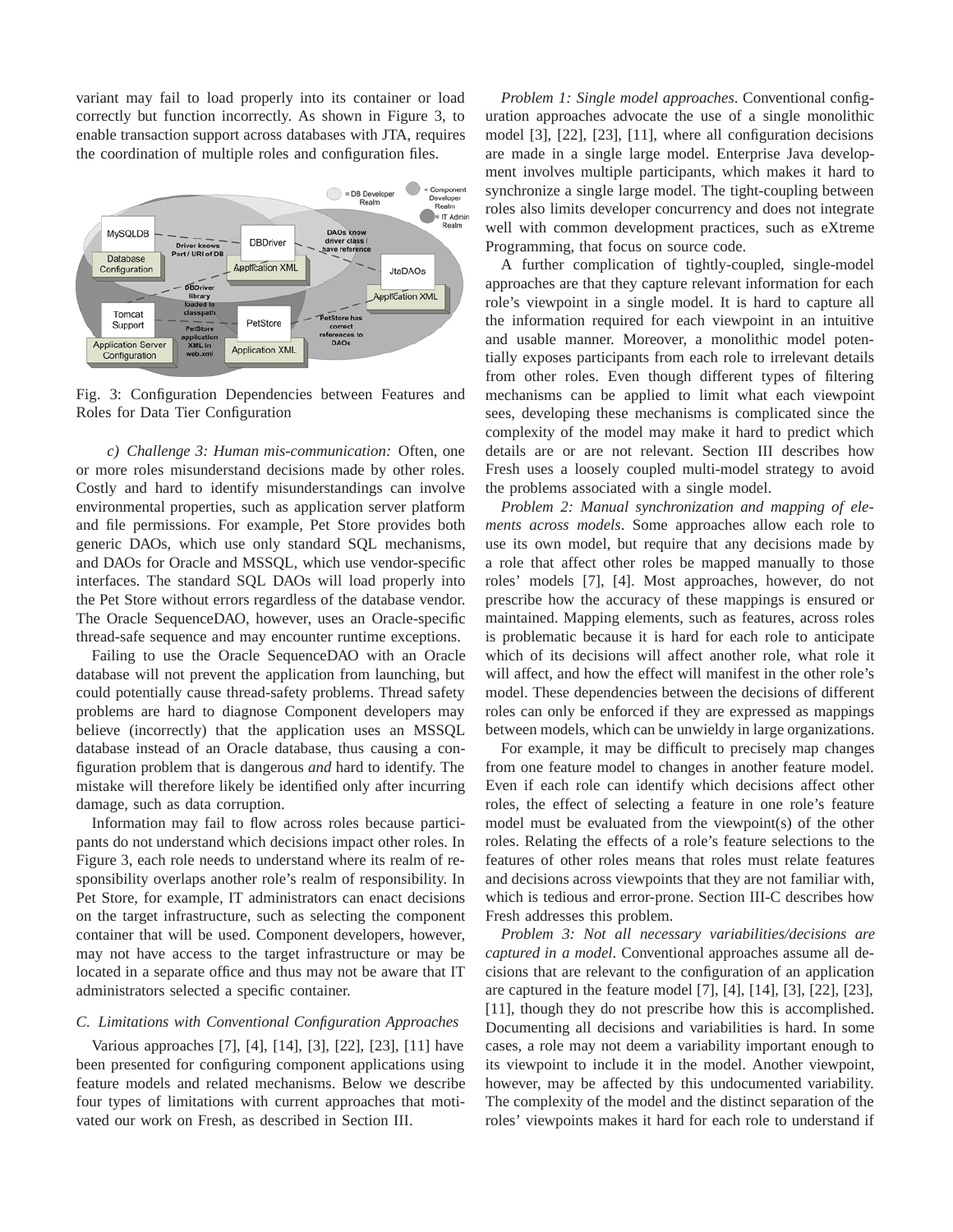a variability should be documented for another role's sake. Section III-C, shows how Fresh addresses this limitation by using probes to gather feature configuration information directly from the target environment.

*Problem 4: No runtime feedback*. Conventional approaches [7], [4], [14], [3], [22], [23], [11] do not account for how dynamic application changes that affect the feature model can be identified and understood. If a container changes a runtime policy, it implicitly changes feature selections. Without some way to relate runtime changes back to the feature model, the model is only a design-time artifact. In this case, no feature decisions made by application containers or other runtime decisions can be constrained or understood.

In enterprise Java applications, it is undesirable to determine all application-related decisions at design-time. For example, the concept of *cloning* (*i.e.*, determining the number of instances of a feature) is a design-time decision in most approaches. In enterprise Java applications, containers normally manage object pools and dynamically change the number of instances (clones) of the objects at runtime. Other types of decisions, such as load-balancing policies, are also often best determined dynamically at runtime. In Section III-C, we present Fresh's approach to using probes to receive runtime feedback.

# III. SOLUTION APPROACH: AN AUTOMATED CONFIGURATION ENGINE FOR JAVA APPLICATIONS

This section describes the *Fresh* configuration engine and how it addresses the challenges of enterprise Java application feature selection described in Section II. Fresh frames the identification of valid configurations of enterprise Java applications for a specific target environment as a constraint satisfaction problem (CSP) and applies a constraint logic programming solver to automate and simplify application configuration. Fresh also uses code generation to rewrite application configuration files on-the-fly to implement the correct-by-construction configuration deduced by the constraint solver.

#### *A. Addressing Configuration Challenges*

As discussed in Section I, our Fresh approach to configuring enterprise Java application involves constructing a formal model of the feature decisions that have been made, determining what variabilities have been constrained, and setting values for the remaining component variabilities that are consistent with the constrained variabilities. This approach helps address the four challenges of a decentralized configuration process described in Section II-B and the limitations with existing methods of enterprise Java application configuration described in Section II-C, as follows:

*1. Use probes to identify constrained variabilities*. A probe is executable Java code that measures a property value of the application's environment or of the application itself. Fresh uses probes to automate the discovery of decisions made by each role, which allows the feature selection process to ensure that the selected feature set conforms to points of variability that are already constrained. To prevent one role

from misunderstanding the configuration decisions made by another role, Fresh uses probes to automatically identify what configuration decisions have been made.

For example, if database developers have chosen Oracle, component developers cannot mistakenly think that MSSQL was chosen if a probe is used. Just as unit tests can be written to test the functionality of features, probes can be created for each feature to validate dependent features and properties.

*2. Formalize configuration as a CSP and use a constraint solver to derive values for unconstrained variabilities*. Fresh's constraint solvers can handle the combinatorial complexity and interdependencies of feature selection more effectively that a manual process, thereby addressing challenge 1 from Section II-B. Moreover, a constraint solver will produce a correct selection that honors the constraints, assuming a correct configuration exists.

*3. Generate configuration files from a feature selection*. Fresh uses code generation to create correct configuration files automatically from the solution produced by the constraint solver. This approach allows developers to annotate their configuration files to show how features are bound to actual configuration decisions. Moreover, this design allows the Fresh configuration engine to regenerate the configuration files when the feature selection changes.

#### *B. Overview of Fresh and Its Feature Modeling Capabilities*

We use the Fresh feature selection engine to demonstrate our approach for automating the collection of feature modeling decisions, phrasing a feature selection problem as a CSP, and using a constraint solver. Each role can use Fresh to describe the functional and non-functional requirements of enterprise Java application configuration, along with a fitness function for choosing a configuration when multiple solutions exist. Fresh combines this information with the Choco constraint logic programming solver [1] to derive a complete feature selection for a partially configured application.

Fresh also provides an XML annotation language that can inject the feature selection decisions into XML configuration files. These files then determine what application components are loaded, how they are wired together, and what values are set for their configurable properties. The XML annotation language maps features to elements and attributes in XML configuration files.

Fresh provides two interceptors that can be used with the factories in the Spring framework. When a Spring application factory attempts to load an application's configuration files, a Fresh interceptor intercepts the call, probes the environment, runs the constraint solver, and rewrites the configuration files before they are returned to the Spring factory. Spring and the application components are therefore not aware of Fresh or that it is dynamically deducing an application's configuration. Moreover, the Fresh interceptor can be inserted/removed to/from applications without affecting their components or Spring. One of the two interceptors is designed to be used with Spring's Java servlet boot-strapping mechanisms and is the interceptor used for the experiments presented in Section IV.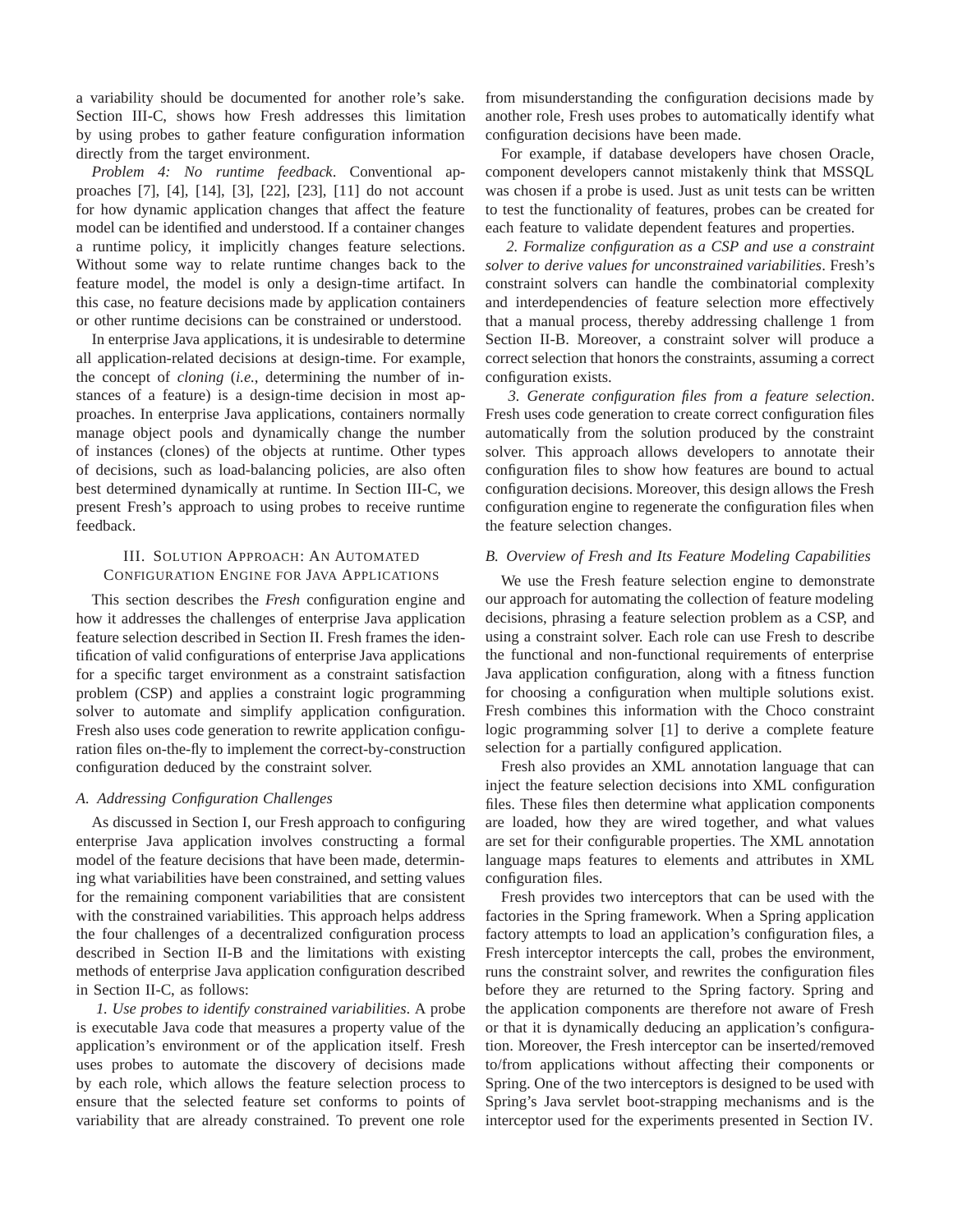Initially, the roles manually perform some configuration steps but do not completely configure the application. In step one of the Fresh configuration process, automated probes are run to discover the manual configuration actions that have been taken and how they map to the feature model of each role, as shown in Figure 4. In step two the decisions and feature



Fig. 4: Fresh Application Configuration Process

model roles are transformed into a CSP. In step three, Fresh uses the Java Choco constraint logic programming solver to solve the CSP for a valid feature set. The resulting feature set will indicate what further configuration steps are needed to complete the application's configuration. In step four, the configuration files for the application are regenerated with required additional components to complete the application's configuration. Finally, in step five control is passed to the Spring factory to initialize the application.

Fresh currently collects and solves for configurations (if no conflicts are present). If a valid feature selection that integrates all of the roles' decisions cannot be found then Fresh fails to start and notifies the user that no valid configuration exists. Priorities and interactivity (where the developer is prompted to resolve conflicts) are future work.

Fresh's configuration file annotation language is based on XML comments and does not interfere with the configuration file's directives. The annotation language can be used with any XML file and is not specific to the file formats used by Spring. These annotations can be added to existing files or removed from the application entirely without affecting it. Spring and application components developed atop it are therefore decoupled from Fresh's container extension and the XML annotations.

# *C. Using the Target Environment as a Common Language*

As described in Section II-C, conventional techniques for enterprise Java application configuration fail to address key challenges, such as a configuration process must be able to relate how the actions of different roles affect each other. Previously developed approaches either attempt to use a single manually-produced large model to capture these interactions formally or rely on manually creating complex mappings across different models. The first approach suffers from the problems of a complex top-down approach, whereas the second approach forces the roles to specify complex cause-andeffect relationships explicitly across unfamiliar viewpoints.

Fresh's probing uses the target environment as a *lingua franca*. Each role expresses how changes in the target environment affect its model of the system. A probe checks a

property of the environment and maps the property to a change in a role's model. For example, a probe can be used to detect automatically if JTA is installed and update the JTA feature in the component developer's model accordingly.

A benefit of the Fresh approach is that it avoids monolithic top-down modeling (problem 1 of Section II-C). Each role can use a model that is intuitive to the role's viewpoint. The models of each role are synchronized when the probes are run. The probes determine the changes that the roles have made to the target environment and update each role's model to reflect the configuration state. Each role therefore maintains a model reflecting its viewpoint and is not tightly-coupled to the models of other roles. Fresh currently does not resolve conflicts between models but instead notifies the deployer when there is no valid configuration that integrates all of the roles' decisions and constraints.

Another benefit is that the roles need not explicitly describe how changes in their models map to changes in the models of another viewpoint (problem 2 of Section II-C). Instead, each role specifies how changes to the target environment affect it. Since the mappings are based on executable code, the mappings have precise semantics. The mappings also do not require a participant in a role to understand another role's viewpoint. Each viewpoint instead maps its feature selections to changes in the target environment and each role's probes translate the environment modifications into changes in the role's model. The environment serves as the common language, as shown in Figure 5.



Fig. 5: Synchronizing Role/Viewpoint Models through Probes

Yet another benefit of the Fresh approach is that probes do not differentiate between human induced environmental changes and dynamic changes to the environment from containers or other runtime actors. Containers become another participant that may enact changes to applications at runtime. Since the probes are automated, they can be reused at runtime to detect changes to each role's feature model produced by the container. Runtime processes can become roles that provide feedback to the application (problem 3 of Section II-C).

Since the dissemination of information across roles is au-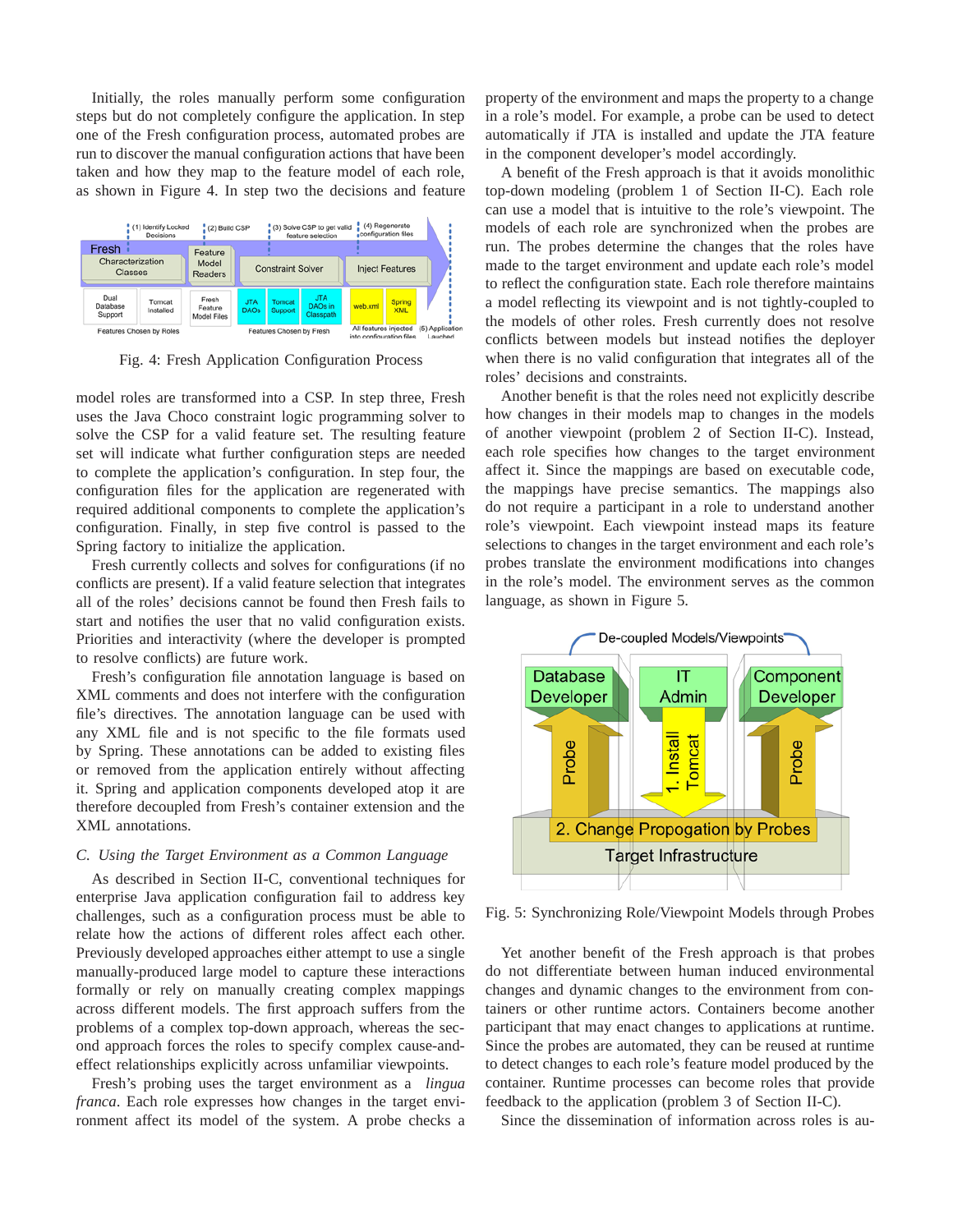tomated by the probes, Fresh can help address challenges 3 and 4 of Section II-B. Automated probes are more reliable than human inspection of the configuration and environment. Rather than pushing information to the roles that are affected by changes in the target environment, the probes pull the required information to each role, thus avoiding communication failures and misunderstanding.

### *D. Probing the Target Environment*

The probes run by Fresh identify which features or components are present ( *e.g.*, is JTA installed), what the values are for different properties of the target infrastructure ( *e.g.*, application server vendor, OS, RAM, etc.), and what configuration steps have been performed ( *e.g.*, does a specific JMS queue exist). The probes produce a series of values for the variabilities in the model. For example, if JTA is installed, a probe may enable the JTA feature or the JTAVersion attribute.

Fresh uses a plug-in architecture so application developers can create *characterization classes* to package with an application and run by Fresh to automate environment characterization. Each characterization class is a probe that determines the value of one or more of the variabilities in the model used for the configuration process. Before Fresh performs its constraint-based feature selection, each characterization class is invoked. A characterization class performs a test on the target environment and returns a list of variable/value pairs representing the target characteristics.

The values of the variables produced by characterization determine what points of variability have already been constrained by each role. Fresh then derives values for the other variabilities that are correct with respect to these fixed points and the feature model constraints. The following are examples of how Fresh can discover configuration decisions using characterization classes:

- *Local/remote addressing configuration.* For external addressing, such as JNDI names or service URIs, characterization classes can be created that attempt to resolve the object and if it cannot be resolved, disable the corresponding feature.
- *Library configuration.* Characterization classes use the Java Reflection API to resolve references to classes that a feature depends on. For example, to test for JTA, a characterization class can invoke Class.forName("javax.transaction.Transaction"), which throws an exception if JTA is not present.
- *Attribute configuration.* A characterization class can obtain values for various attributes from environmental context classes, such as java.lang.Runtime, ServletContext, or ApplicationContext. These context classes can provide critical infrastructural attributes, such as JVM version, OS, RAM, etc., for the CSP variables. A characterization class may also determine attribute values by instantiating one or more application components and using getter methods or the Java Reflection API to obtain member variable values.

• *Infrastructure configuration.* Characterization classes can be used to test that specific infrastructural features are running. For example a class can be created that attempts to connect and post a message to a required JMS queue or run a query against a database table. If the queue does not exist or an exception is thrown the feature variable for the queue can be disabled. Similarly, the database configuration can be checked by creating a class that obtains an instance of the DB driver and attempts to perform queries to check that the tables are configured properly.

The list above is not exhaustive. Numerous other types of characterization classes, such as running a CPU benchmark, can be used to obtain complex properties. In most cases, if the application is affected by a configuration decision, it can probe its environment to determine the value of that point of configuration variability.

Class characterization allows the Fresh feature selection engine to determine what variabilities have been constrained in the product. After correctly determining what variable parts are fixed, the constraint solver can select features to ensure the application functions properly with respect to these fixed parts and the application requirements.

# *E. Feature Selection as Constraint Satisfaction*

Challenge 1 in Section II-B explains why the process of configuring enterprise Java applications is complex due to the large number of constraints and role viewpoints involved. Significant work [22], [24] has been done in applying different algorithmic techniques to manage this complexity. The probing techniques that we described in Section III-D can be used with these algorithmic approaches. For Fresh, we chose to apply the extensive research and tools for constraint logic programming [15] to manage this complexity.

Fresh transforms a feature model and set of non-functional requirements into a CSP. The feature model and the nonfunctional requirements are specified through Fresh configuration files that reside in the classpath of the Spring application. We use a reduction of feature selection that enhances the work of Benavides et al. [3] (see Section V for a comparison). By building a formal model of feature selection as a CSP [27], Fresh can use a constraint solver to (1) check the correctness of a configuration and (2) derive valid values for unconstrained variabilities in a partially configured application, which addresses challenge 1 from Section II-B.

Selecting a feature set for an application can be reduced to a constraint satisfaction problem. Fresh constructs a set of variables  $P_0 \dots P_n$ , with domain [0,1], to indicate whether or not the *i th* feature is present in a feature set. A feature set thus becomes a binary string where the *i th* position represents if the *i th* feature is present. Satisfying a constraint satisfaction problem for feature selection involves devising a labeling of  $P_0 \ldots P_n$  that adheres to the composition rules of the feature model.

The constraints in a feature model ensure that only a coherent set of features is selected. For example, if the *JtaDAOs*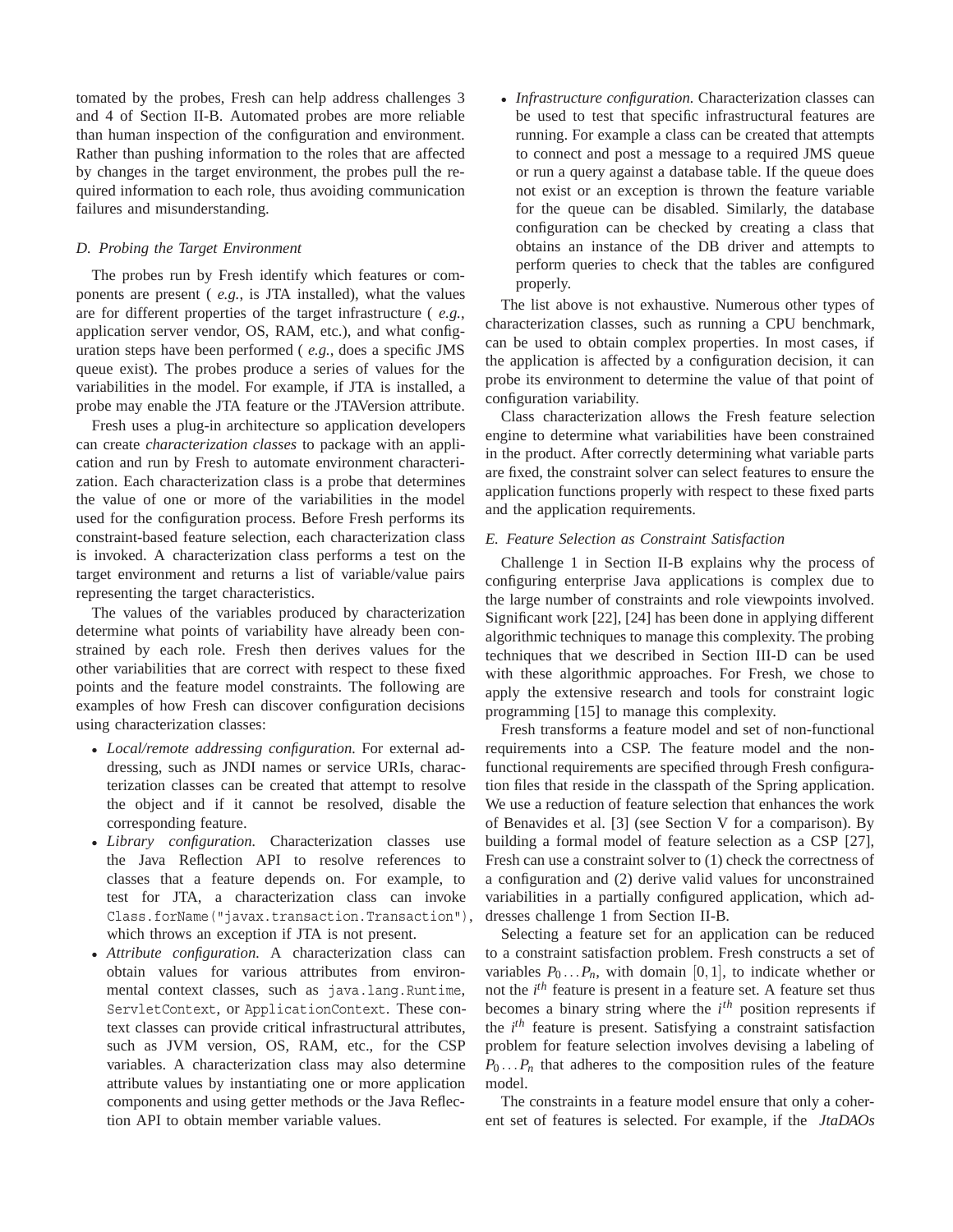feature (*i.e.*, DAOs that use the Java Transaction API) is chosen in the Pet Store application, the *JTA* feature must also be selected. To phrase this rule using the constraint satisfaction model of feature selection, we can say that if the JtaDAOs feature is represented by the variable  $P_1$  and the JTA feature is represented by the variable  $P_2$ , then  $P_1 = 1 \rightarrow P_2 = 1$ . The CSP can also encode non-functional constraints, such as JtaDAOs requires that the target environment have at least 128mb of memory:  $P_1 = 1 \rightarrow \text{Env}_{memory} \ge 128$ . *Env<sub>memory</sub>* is a variable introduced to store the amount of memory on the target host.

Constraint satisfaction models may incorporate constraints based on the conjunction or disjunction of several constraints on other features. One example of this approach is the extension to cardinality constraints on features proposed in [9]. Their approach extends cardinality constraints to include a sequence of intervals. For example, assume that the Pet Store can use [1..2] or [4..4] different remoting mechanisms from the remoting feature group. If the variable  $P_0$  represents the Pet Store, and the variables  $P_{15} \dots P_{18}$  represent the remoting features, we can transform this interval sequence into the constraint:  $P_0 = 1 \rightarrow (\sum P t_{15} ... P_{18} > 0) \land (\sum P t_{15} ... P_{18} \le 2) \lor$  $(\sum P t_{15} \ldots P_{18} = 4).$ 

# *F. Aggregating Feature Models and Feature Requirements*

During application startup, Fresh inspects one or more directories that contain the feature models for each role, nonfunctional requirements, and configuration mechanisms for the application. It then constructs its constraint satisfaction problem by composing the feature models of each viewpoint and the non-functional requirements it discovers. Adapters are used to load the feature model and non-functional requirements. By default, Fresh provides adapters for reading feature models and non-functional requirements that use a syntax similar to cascading style-sheets. Adapters can be plugged-in to read other formats, such as XMI models produced by the Eclipse Modeling Framework (EMF) [6].

Since specifying feature dependencies and constraints using constraint satisfaction syntax can be overly complicated for many application developers, we developed a Domain-Specific Language (DSL) [18] for specifying feature models and constraints. The feature modeling language, called *Feature Styles*, allows application developers to specify the features in the model, the dependencies between features, and the non-functional requirements associated with each feature. The language uses a simple textual notation and is intuitive for developers who understand basic logic, *e.g.*, A requires B, B excludes C, etc.

Fresh supports the following constraint types:

- *Required* features that must be present for a feature to function properly. For example, JTADAOs *requires* JTAEnabled.
- *Excluded* features that cannot be present at the same time as a feature. For example, OracleSupport *excludes* SQLSequenceDAO.
- *Cardinality* constraints on required features. For example, OrderRemoting requires a user to *select* [1..\*] of the

features HessianRemoting, RMIRemoting, and BurlapRemoting.

Application developers use these dependency rule types to build complex feature models for a product. Section III-E describes how these rules are translated into a constraint satisfaction problem [27] for a Java Constraint Logic Programming  $(CLP(X))$  solver [15]. The non-functional requirement specification language of Feature Styles allows product developers to specify constraints on the properties of the target environment. For example, the constraint *RAM >* 128 would allow a feature to only be enabled if the target had more than 128mb of RAM. The constraints can reference the value of any property that can be deduced from a probe. Fresh provides constraints based on conjunctions or disjunctions of  $\geq, \leq, =, !=, = \leq, \geq =.$ 

A feature can be annotated with any number of constraints on the attribute values. Component developers use these constraints to encode the non-functional requirements of the features. As with the feature dependency rules, the constraints are encoded into the CSP provided to the feature selection engine.

The full feature specification for the JtaDAOs is shown below:

```
JtaDAOs {
```
}

```
Requires: JTA, DatabaseDriver;
Excludes: NonJtaDAOs;
JTAVersion > 1.01;
JTAVersion < 1.03;
```
#### IV. RESULTS FROM EXPERIMENTS WITH FRESH

To demonstrate the reduction in manual configuration complexity provided by Fresh, we devised a realistic configuration scenario for the Pet Store example in Section II-A. In this scenario, Pet Store has a base deployment descriptor (the outof-the-box descriptor included with the Spring Pet Store) that must be modified to install the Pet Store on Tomcat with an Oracle Database, Email Notification, and RMI Remoting. Pet Store is then migrated to a new target where it is hosted on JBoss with an MSSQL database, no RMI Remoting (to avoid conflicts with the application server), and no Email Notification (email order notification is handled by a new payment processing application when the customer's credit card has been charged). The results in this section show that Fresh's automated configuration approach can reduce the total number of steps required to configure an enterprise Java application by 72% and the total lines of XML code by 92%.

## *A. Testing Configuration Complexity*

In the test scenario, we compute the configuration cost in lines of XML code that must be changed. We assume that optional components, such as Email Notification's Email Advice, are not initially present in the deployment descriptor. When a role selects a feature requiring a component, the component is added to the configuration files. Table I shows the steps involved in configuring the Pet Store for the first deployment configuration.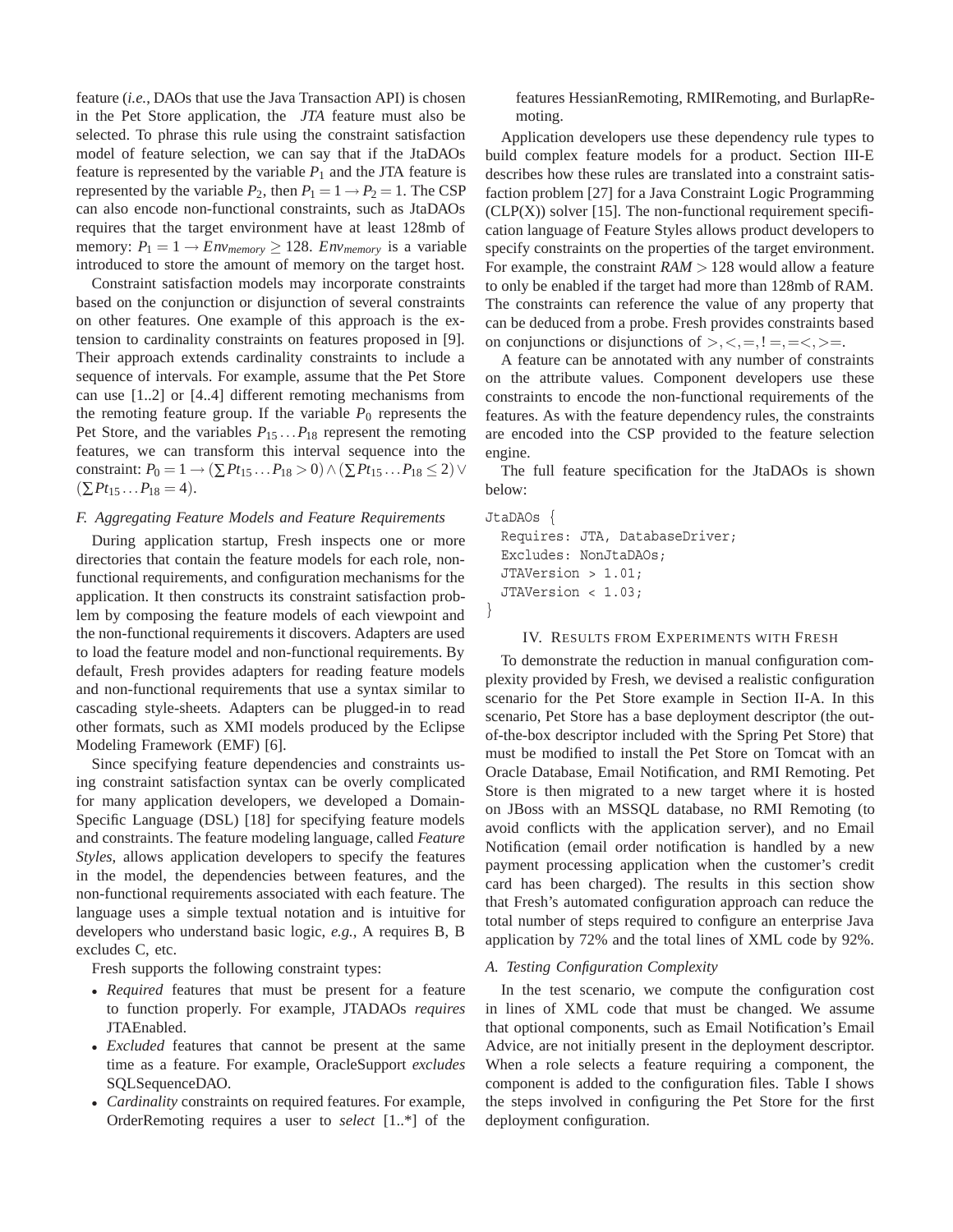| Steps for Initial Deployment               | Lines of XML Changed   | Roles Involved         | Location of Change    |  |
|--------------------------------------------|------------------------|------------------------|-----------------------|--|
| 1. Change Datasource Driver Class/URI      |                        | Database Dev/IT Admin  | dataAccessContext.xml |  |
| 2. Remove Standard Sequence DAO            |                        | Database Dev/IT Admin  | dataAccessContext.xml |  |
| 3. Add Oracle Sequence DAO                 | 3                      | Database Dev/IT Admin  | dataAccessContext.xml |  |
| 4. Add Mail Sender Bean to application.xml | 3                      | IT Admin               | application.xml       |  |
| 5. Add Insert Order Pointcut               |                        | Component Dev          | application.xml       |  |
| 6. Add Email Advice                        |                        | Component Dev          | application.xml       |  |
| 7. Add RMI Remoting Service Export         | 6                      | Component Dev/IT Admin | application.xml       |  |
| Total Steps: 7                             | Total Lines of XML: 20 | Roles Involved: 3      | Files Involved: 2     |  |
|                                            |                        |                        |                       |  |
| Steps for Second Deployment                |                        |                        |                       |  |
| 1. Change Datasource Driver Class/URI      |                        | Database Dev/IT Admin  | dataAccessContext.xml |  |
| 2. Remove Standard Order DAO               |                        | Database Dev/IT Admin  | dataAccessContext.xml |  |
| 3. Add MSSOL Order DAO                     |                        | Database Dev/IT Admin  | dataAccessContext.xml |  |
| 4. Remove Oracle Sequence DAO              |                        | Database Dev/IT Admin  | dataAccessContext.xml |  |
| 5. Add Standard Sequence DAO               | 3                      | Database Dev/IT Admin  | dataAccessContext.xml |  |
| 6. Remove RMI Service Export               | 6                      | Component Dev/IT Admin | application.xml       |  |
| 7. Remove Mail Sender Bean                 |                        | IT Admin               | application.xml       |  |
| 8. Remove Insert Order Pointcut            |                        | Component Dev          | application.xml       |  |
| 9. Remove Email Advice                     |                        | Component Dev          | application.xml       |  |
| Total Steps: 9                             | Total Lines of XML: 26 | Roles Involved: 3      | Files Involved: 2     |  |

TABLE I: Cost of a Manual Approach to Configuration for the Scenario

As shown in Table I there are many steps, roles, and files involved. To migrate to the second target environment, the roles must remove some of the initially chosen components (*e.g.*, Oracle Sequence DAO, Email Advice, Order Pointcut, etc.) and add other new components (*e.g.*, MSSQL Order DAO). The steps involved in the migration are shown in Table I.

Table I also shows that there are a significant number of steps and changes required to migrate to the new setup. Each change in the target environment or desired feature set will necessitate similar reconfiguration costs. Moreover, if the application is widely used, the support team for each application *instance* must pay this configuration cost.

We then performed the same migration experiment using Fresh. Fresh required an extra initial investment of building a basic feature model for the features from the migration experiment. It also required the addition of comments to the Pet Store's XML configuration files that mapped features to XML configuration directives (so that the configuration files could be regenerated). The initial Fresh configuration overhead is shown in Table II.

Fresh requires an initial overhead of 33 lines of XML/Feature Model configuration. This extra configuration code allows Fresh to (1) detect the database type used (inferred from the data source driver class), (2) detect if a web container or application server is the container (by checking for EJB-specific classes), and (3) add/remove XML configuration directives for the components of enabled/disabled features, respectively. Although the initial cost of enabling Fresh is higher than a traditional manual approach, this price is paid only once, rather than each time the application is deployed.

Table II shows the steps required for installing the Pet Store on the initial target with Oracle and Tomcat. Only two configuration steps are required. First, the correct database driver class is added to the configuration and then the desired feature set is specified as Tomcat, Oracle, etc. Fresh performs all other XML configuration tasks, including deriving a valid feature selection with respect to the desired features.

Table II also summarizes the steps required to perform the

second migration to the JBoss/MSSQL environment. Again, only two steps are required: setting the database driver and updating the desired features. These two steps provide a significant improvement over the manual approach, where 26 lines of XML were changed for the same migration.

Table III compares the totals for the manual vs. Fresh configuration approaches. Fresh initially incurs a marginal configuration cost for building a feature model and annotating the XML configuration files for the Pet Store. After the migration to the second target environment, however, Fresh reduced the complexity of configuring the Pet Store by 9 lines of XML configuration. Moreover, for each configuration, Fresh derived a valid feature set based on the desired features specified by the roles. With a manual approach, this derivation is not automated and can produce numerous types of errors, as shown in Section II-B. In contrast, Fresh assures that each configuration is correct by using a constraint solver to derive a configuration based on the feature model constraints and constrained variabilities.

When the cost of configuring the Pet Store over 100 separate deployments is analyzed, the benefits of the Fresh approach are amplified. At the minimum (assuming that each deployment uses the default configuration), the manual approach requires 200 configuration steps and 600 lines of XML changes. The total cost of the manual approach can be over 900 configuration steps and 2,600 lines of XML code, however, if the default configuration is not used on each deployment, which we assume is common.

With Fresh, conversely, the total configuration steps are fixed at 209 and the total lines of XML configuration at 233. At a minimum Fresh requires 62% less lines of XML configuration changes and a maximum of 92% less. Stepwise, Fresh uses at most 4.5% more steps but can also use 72% less total steps. As the number of deployments of the Pet Store increases, Fresh's development savings also increase. With increased numbers of deployments, the initial investment cost of Fresh becomes insignificant compared to the savings.

The intial cost paid to enable Fresh is incurred by the orig-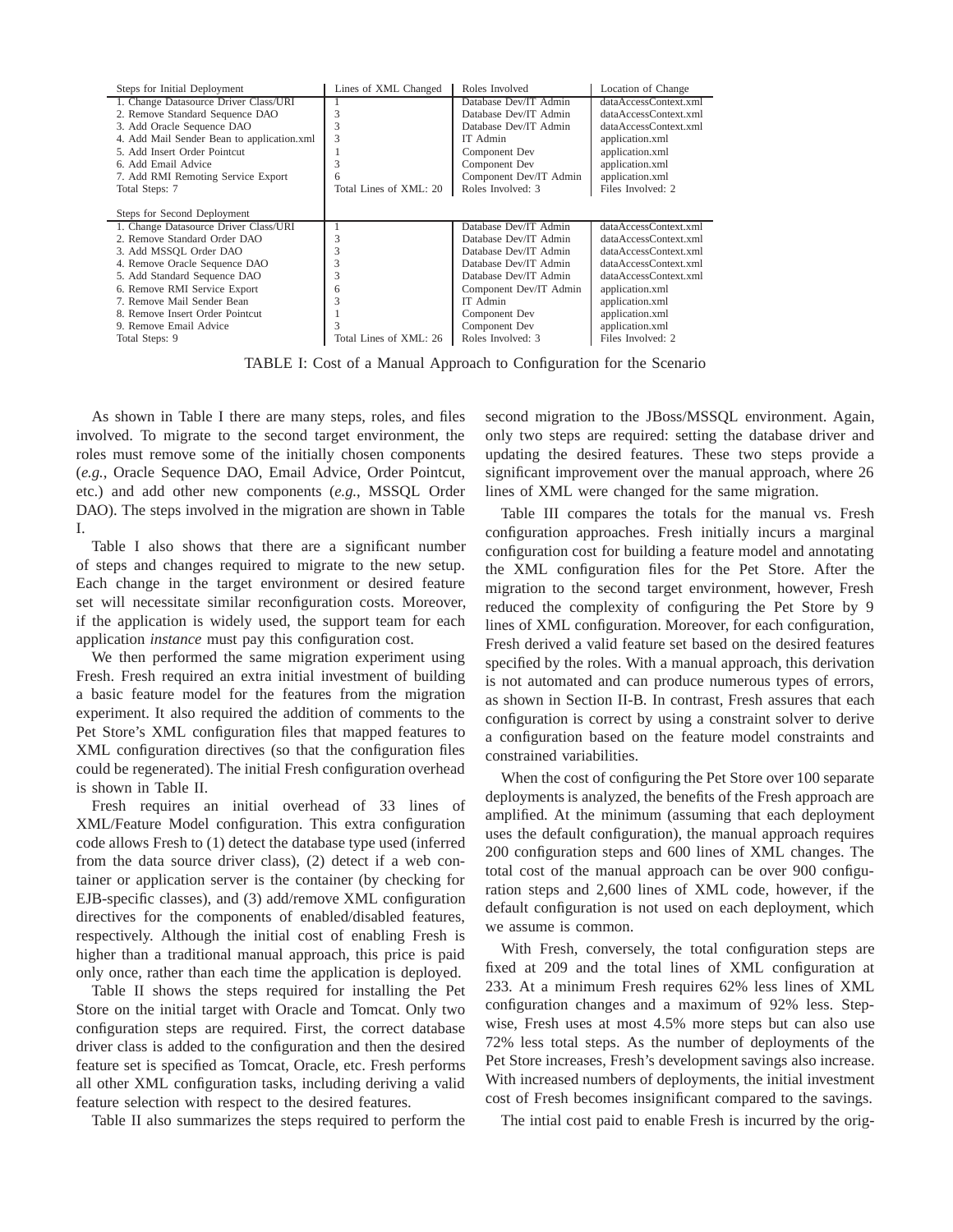| Steps to Enable Fresh                     | Lines of XML Changed   | Roles Involved                      | Location of Change       |
|-------------------------------------------|------------------------|-------------------------------------|--------------------------|
| 1. Build Fresh Feature Model              | 6                      | Component Dev/IT Admin/Database Dev | petStoreFeatureModel.xml |
| 2. Add Application Server Detection Probe |                        | Component Dev                       | probes.xml               |
| 3. Add Database Detection Probe           |                        | Database Dev                        | probes.xml               |
| 4. Make Sequence DAO Switchable           |                        | Component Dev                       | dataAccessContext.xml    |
| 5. Make Order DAO Switchable              |                        | Component Dev                       | dataAccessContext.xml    |
| 6. Make Mail Sender Switchable            |                        | Component Dev                       | application.xml          |
| 7. Make Insert Order Pointcut Switchable  |                        | Component Dev                       | application.xml          |
| 8. Make Email Advice Switchable           |                        | Component Dev                       | application.xml          |
| 9. Make RMI Remoting Service Switchable   |                        | Component Dev                       | application.xml          |
| Total Steps: 9                            | Total Lines of XML: 33 | Roles Involved: 3                   | Files Involved: 4        |
|                                           |                        |                                     |                          |
| Steps for Initial Deployment              |                        |                                     |                          |
| 1. Change Datasource Driver Class/URI     |                        | Database Dev/IT Admin               | dataAccessContext.xml    |
| 2. Change Desired Features                |                        | IT Admin                            | dataAccessContext.xml    |
| Total Steps: 2                            | Total Lines of XML: 2  | Roles Involved: 2                   | Files Involved: 1        |
|                                           |                        |                                     |                          |
| Steps for Second Deployment               |                        |                                     |                          |
| 1. Change Datasource Driver Class/URI     |                        | Database Dev/IT Admin               | dataAccessContext.xml    |
| 2. Change Desired Features                |                        | IT Admin                            | dataAccessContext.xml    |
| Total Steps: 2                            | Total Lines of XML: 2  | Roles Involved: 2                   | Files Involved: 1        |
|                                           |                        |                                     |                          |

TABLE II: Fresh Configuration Cost for the Scenario

|                                                      | <b>Total Steps</b>                    | Lines of XML Changed     | <b>Total Roles Involved</b> | Files Changed  |
|------------------------------------------------------|---------------------------------------|--------------------------|-----------------------------|----------------|
| <b>Initial Overhead</b>                              |                                       |                          |                             |                |
| Manual                                               | $\Omega$                              | $\sigma$                 | $\theta$                    | $\theta$       |
| Fresh                                                | 9                                     | 33                       | 3                           | $\overline{4}$ |
|                                                      |                                       |                          |                             |                |
| <b>Configuring for Tomcat/Oracle</b>                 |                                       |                          |                             |                |
| Manual                                               |                                       | 20                       | 3                           | 2              |
| Fresh                                                | $\overline{2}$                        | $\overline{c}$           | $\overline{2}$              |                |
|                                                      |                                       |                          |                             |                |
| Migrating to JBoss/MSSQL                             |                                       |                          |                             |                |
| Manual                                               | 9                                     | 26                       | 3                           | $\overline{c}$ |
| Fresh                                                | $\overline{c}$                        | $\overline{c}$           | $\overline{2}$              |                |
|                                                      |                                       |                          |                             |                |
| <b>Scenario Totals</b>                               |                                       |                          |                             |                |
| Manual                                               | 16                                    | 46                       | 3                           | 2              |
| Fresh                                                | 13                                    | 37                       | 3                           | $\overline{4}$ |
|                                                      |                                       |                          |                             |                |
| <b>Configuration Cost Per Deployment</b>             |                                       |                          |                             |                |
| Manual                                               | $2min$ to $9 + max$                   | $6min$ to $26+max$       | 3                           | 2              |
| Fresh (not counting initial overhead)                | $\overline{2}$                        | $\overline{2}$           | $\overline{2}$              | 1min to 2max   |
|                                                      |                                       |                          |                             |                |
| <b>Total Configuration Cost Over 100 Deployments</b> |                                       |                          |                             |                |
| Manual                                               | 200 $\text{min}$ to 900 $\text{+max}$ | $600$ min to $2600+$ max | 3                           | 2              |
| Fresh (including initial overhead)                   | 209                                   | 233                      | 3                           | $\overline{4}$ |
|                                                      |                                       |                          |                             |                |

TABLE III: Manual vs. Fresh Configuration Cost Totals

inal application developers. Applications are often developed by one group, yet have hundreds or thousands of instances installed and maintained by other groups, *e.g.*, testers and users. Moreover, the users often perform the final configuration, such as choosing the database, OS/middleware version, network configuration, etc. These users rarely possess the same intimate knowledge of the application, so they are more likely to make errors or produce poor configurations. With Fresh, conversely, the initial developers can package their intimate feature model, non-functional requirement, and configuration knowledge with the application.

Since this expert configuration information is packaged with the application, users focus on declaratively informing Fresh what they want, rather imperatively programming new configurations to provide what they want. Application users can therefore benefit from the expert configuration knowledge of the original developers, which is much harder with conventional manual approaches. Moreover, Fresh greatly reduces the configuration cost for users since they do not pay the initial Fresh integration cost, which is borne by the original application developers.

#### *B. Fresh Performance Overhead*

To determine the performance penalty for deriving a configuration with a constraint solver and rewriting an application's configuration files, we built a set of experiments to test the startup time of Pet Store. We first devised several new feature models of increasingly finer granularity to see how long application startup took with varying feature model sizes. Feature models of 60, 80, and 100 features were created. The 60, 80, and 100 feature models were actual feature models of the Pet Store. The 60 feature model did not account for features related to the web-tier of the Pet Store. The 80 feature model added features for the web-tier and Spring's Web Flow front end. The 100 feature model added features for the alternate Apache Struts front-end of the Pet Store's web-tier.

Each test was built so that the feature set derived from Fresh would lead to an identical application configuration, *i.e.*, produce the same set of XML configuration directives.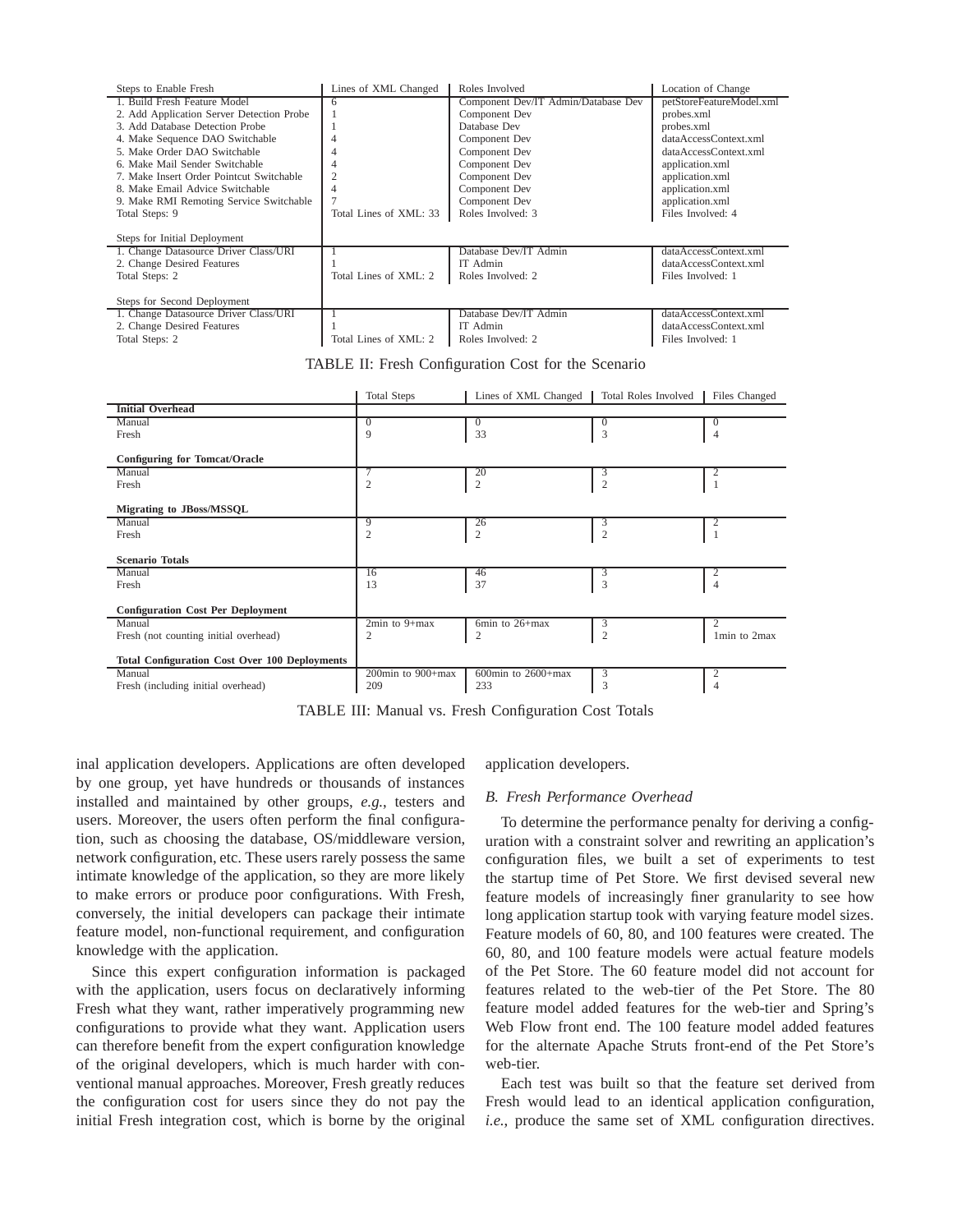We also reproduced this configuration statically in XML to launch without Fresh and derive the overhead incurred by using Fresh. We launched Pet Store in Tomcat 6.0.9 using JDK 1.5.0\_11 on an IBM Think Pad T-43 with a 1.86GHZ Pentium M processor, 1.5GB of RAM, and Windows XP. We then tested the time needed to launch Pet Store within Tomcat and configured it using Fresh with each feature model. The results were compared to the static configuration launched in Tomcat without Fresh and are shown in Figure 6.



Fig. 6: Pet Store Initialization Time in Tomcat

Figure 6 shows that using Fresh with a 60 feature model required an extra ∼800ms to launch vs. a static configuration. For 100 features, the total penalty was ∼1,000ms. This overhead should be acceptable for many enterprise Java application deployment scenarios because it is only incurred once at application startup.

#### V. RELATED WORK

A mapping from feature selection to a constraint satisfaction problem (CSP) is provided by Benavides et al. [3]. Fresh uses this same reduction but also extends it with the capability to handle feature references, cardinality constraints [9], and resource constraints. Moreover, the approach presented in [3] does not address the challenges presented by the decentralized nature of enterprise Java configuration outlined in Section II-C. Mannion et al. [20] also present a formal method for specifying Product-Line Architecture (PLA) compositional requirements using first-order logic. The correctness of a variant can then be tested by determining if a PLA satisfies a logical statement. Our Fresh approach to feature selection goes beyond the approaches presented by Mannion and Benavides. Fresh provides the ability to have multiple models that are automatically synchronized through probes. Both Mannion and Benavides approach uses a single model, which suffers from the problems outlined in Section II-C. Fresh also provides an XML annotation language specifically designed for enterprise XML configuration files, such as enterprise Java deployment descriptors. Finally, Fresh can leverage probes to provide runtime feedback from the application.

*Pure::variants* [4] is a commercial tool similar to Fresh that provides feature modeling capabilities. Pure::variants allows

developers to specify features and feature constraints, validate feature selections, and to derive required completions of a feature selection. Pure::variants requires developers to manually specify how features from one feature model affect features in another feature model. Fresh, in contrast, automates the synchronization of feature models through probes, which as we have shown, is an important capability for enterprise application capability. Fresh's automated model synchronization through probes reduces manual mapping errors and increases developer concurrency by allowing multiple models. Furthermore, Fresh's probes can be used to receive runtime feedback to the feature model. Pure::variants does not support automated runtime feedback.

BigLever *Software Gears* [7] is another commercial feature modeling and software variant management tool. Software Gears supports features similar to Fresh including: feature modeling, automated feature selection completion, and configuration injection. BigLever requires manually developed mappings between features. As we have discussed, Fresh uses probes to help eliminate problems from manually produced cross-model feature mappings. Again, using probes allows Fresh to also automate the collection of the application's configuration state and receive runtime feedback.

Various approaches [22], [23] have been devised to handle the complexity of configuring applications. Other techniques have also been proposed for variant configuration in PLAs based on configuration rules for application components [26]. This related work focuses on how a configuration problem can be formalized as a CSP. Our work on Fresh extends these ideas, particularly those that describe a generic model of configuration as a CSP [22]. These approaches provide key building blocks of automated product configuration, but do not address the specific challenges related to decentralized enterprise Java configuration processes. These existing approaches also have not been integrated into enterprise Java frameworks to provide dynamic autonomous feature selection and application configuration at startup or runtime. In contrast, Fresh automates both the collection of configuration state through probes and can inject configuration decisions by regenerating application configuration files.

#### VI. CONCLUDING REMARKS

This paper demonstrated how the Fresh feature selection engine simplified enterprise Java application configuration at launch time via its use of automated probes, feature modeling, a constraint solver, and configuration file generation. By using an automated configuration approach at startup, Fresh can produce a coherent model of the diverse configuration decisions that the development roles have enacted. The results presented in Section IV show that Fresh can reduce the total number of lines of configuration XML code by between 62% and 92% and the total number of configuration steps by up to 72%.

From our experience applying Fresh's probing and constraint-based configuration capabilities to the Pet Store and